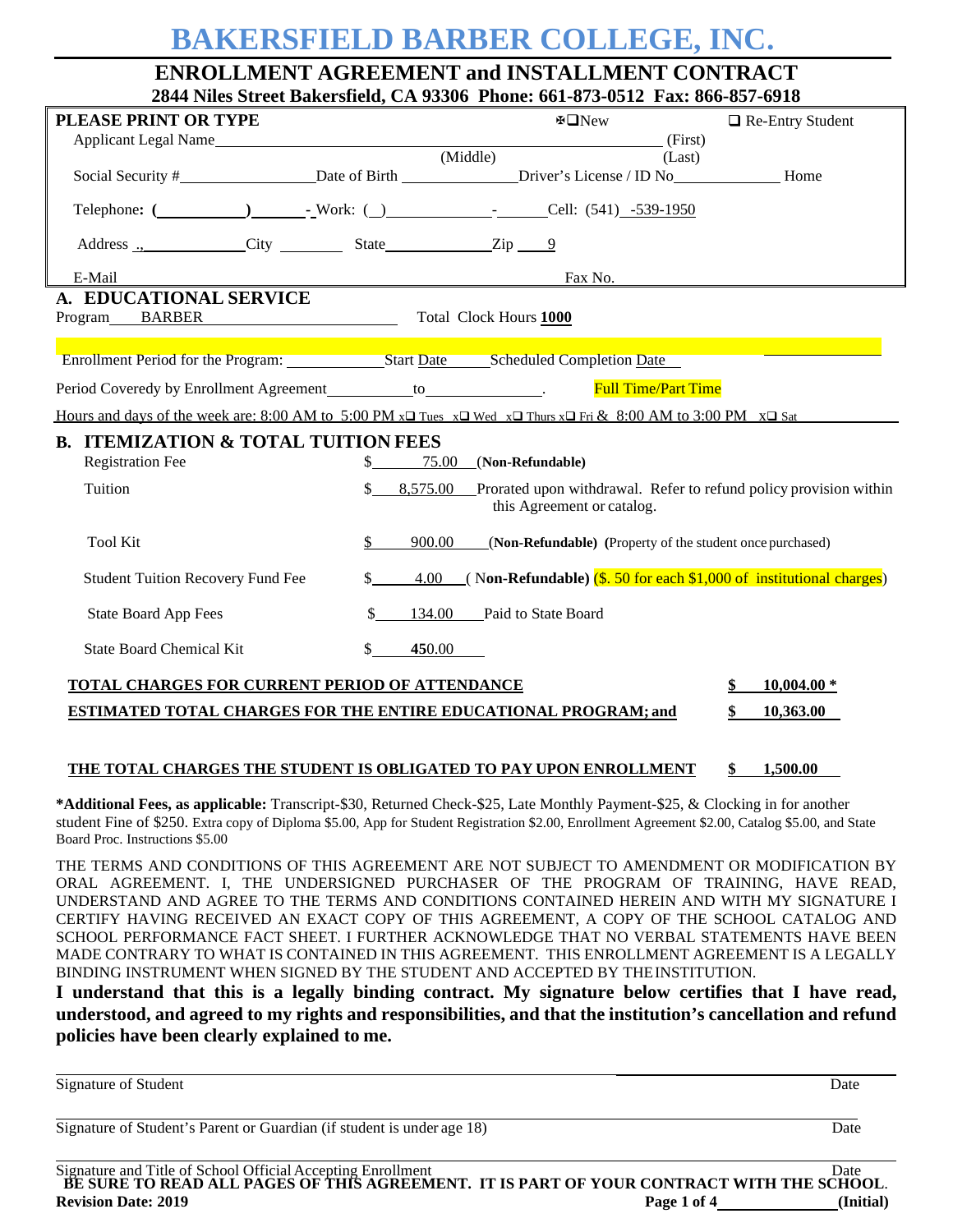# **C. PAYMENT**

#### **STUDENT AGREES TO PAY ABOVE SPECIFIED FEES AS FOLLOWING:**

| $\Box$                     | Cash<br><b>Credit Card</b>                            | <b>Credit Card Number:</b>                                                             | <b>Exp. Date:</b> |
|----------------------------|-------------------------------------------------------|----------------------------------------------------------------------------------------|-------------------|
| $\Box$<br>$\Box$<br>$\Box$ | <b>Sponsor</b><br><b>Check</b><br><b>Student Loan</b> | <b>Sponsor Name:</b><br><b>Check Number:</b><br><b>Third Party Lending Institution</b> |                   |
|                            | <b>BALANCE DUE</b>                                    |                                                                                        |                   |

Timing of Payments: Your first monthly payment of  $\frac{1}{2}$  will be due on . Thereafter, each monthly minimum of payment of \$100.00 will be due on the same day of the month as your first monthly payment. **Bakersfield Barber College, Inc. reserves the Right to with hold proof of training until course is paid infull.**

BAKERSFIELD BARBER COLLEGE, INC. does **no**t accept Title IV or loan students funds to attend school. Students may voluntarily choose a financial aid program or Third Party Private Lending Institution to receive a loan to pay for the cost of BARBER programs. The third party lender is responsible to provide all disclosures to students according to the Truth in Lending Act of Title 15 of the United States Code.

# **D. REFUND POLICY**

#### **STUDENT'S RIGHT TO CANCEL**

1. The student has the right to cancel and obtain a refund of charges paid through attendance at the **first class session, or the seventh (7th) day after enrollment, whichever is later.** After the end of the cancellation period, you also have the right to stop school **at any time**; and you have the right to receive a pro rata refund if you have completed 60 percent or less of the scheduled days in the current payment period in your program through the last day of attendance.

Cancellation of this agreement can occur up to:

Date

- 2. Cancellation may occur when the student provides a **written notice of cancellation** at the following address: Bakersfield Barber College, Inc. 2844 Niles Street, Bakersfield, CA 93306. This can be done by mail or by hand delivery.
- 3. The written notice of cancellation, if sent by mail, is effective when deposited in the mail properly addressed with proper postage.
- The written notice of cancellation need not take any particular form and, however expressed, it is effective if it shows that the student no longer wishes to be bound by the Enrollment Agreement.
- 5. If the Enrollment Agreement is cancelled the school will refund the student any money he/she paid, less a registration fee of \$75.00 and less deduction for tool kit of \$900.00, within 45 days after the notice of cancellation is received.

#### **WITHDRAWAL FROM THE PROGRAM**

.

You may withdraw from the school at **any time after** the cancellation period (described above) and receive a pro rata refund if you have completed 60 percent or less of the scheduled days in the current payment period in your program through the last day of attendance. The refund will be less a registration fee of \$75.00, pursuant to CCR 71750(c)(3). All amounts the student has paid shall be subject to refund unless the enrollment agreement and the refund policy outlined in the catalog specify amounts paid for a deposit not more than \$250.00. If cancelled after the 7 day period all moneys shall be refunded on a prorate basis, less registration fee of \$75.00 (non-refundable), less tool kit \$900.00 (non-refundable). Once purchased, the tool kit becomes the property of the student. Except when an institution provides a 100% refund pursuant to section 94919(d) or section 94920(b) of the Code, any assessment paid pursuant to section 94923 of the Code is non-refundable. If the student has completed more than 60% of the period of attendance for which the student was charged, the tuition is considered earned and the student will receive no refund. See Refund Policy VA for VA students.

For the purpose of determining a refund under this section, a student shall be deemed to have withdrawn from a program of instruction when any of the following occurs:

- The student notifies the institution of the student's withdrawal or as of the date of the student's withdrawal, whichever is later.
- The institution terminates the student's enrollment for failure to maintain satisfactory progress; failure to abide by the rules and regulations of the institution; absences in excess of maximum set forth by the institution; and/or failure to meet financial obligations to the School.
- $\Box$  The student does not return from a leave of absence.

For the purpose of determining the amount of the refund, the date of the student's withdrawal shall be deemed the last date of recorded attendance. The amount owed equals the daily charge for the program (total institutional charge, divided by the number of days or hours in the program), multiplied by the number of days student attended, or was scheduled to attend, prior to withdrawal. If the student has completed more than 60% of the period of attendance for which the student was charged, the tuition is considered earned and the student will receive no refund.

If the student has received federal student financial aid funds, the student is entitled to a refund of moneys not paid from federal student financial aid program funds. If the student obtains a loan to pay for an educational program, the student will have the responsibility to repay the full amount of the loan plus interest, less the amount of any refund. If any portion of the tuition was paid from the proceeds of a loan or

**BE SURE TO READ ALL PAGES OF THIS AGREEMENT. IT IS PART OF YOUR CONTRACT WITH THE SCHOOL**. **Revision Date: 2019 Page 2 of 4 (Initial)**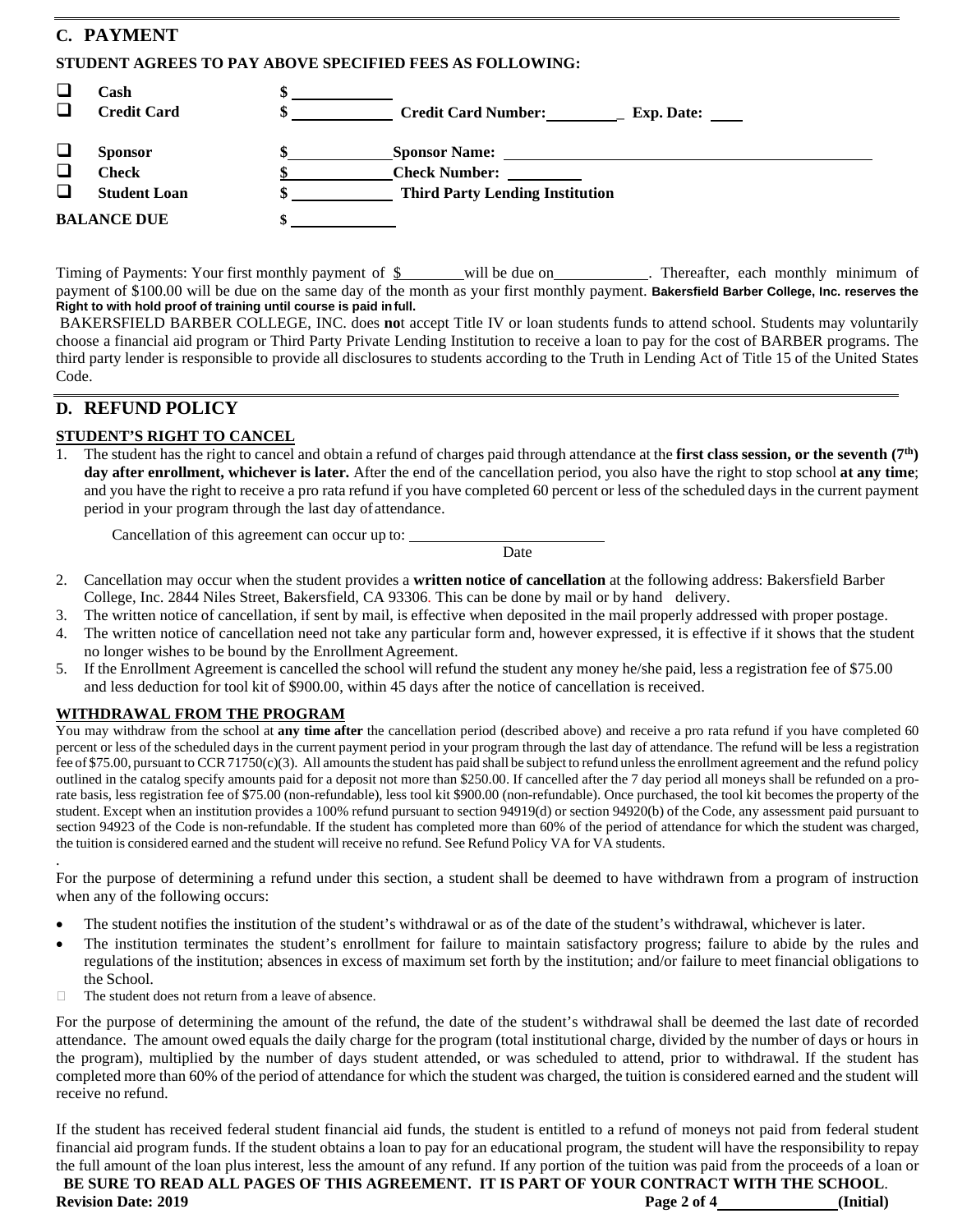third party, the refund shall be sent to the lender, third party or, if appropriate, to the state or federal agency that guaranteed or reinsured the loan. Any amount of the refund in excess of the unpaid balance of the loan shall be first used to repay any student financial

aid programs from which the student received benefits, in proportion to the amount of the benefits received, and any remaining amount shall be paid to the student

# **A.UNDERSTANDINGS INITIAL**

- 1. **Catalog:** Information about BAKERSFIELD BARBER COLLEGE, INC. is published in a school catalog that contains a description of certain policies, procedures, and other information about the school. BAKERSFIELD BARBER COLLEGE, INC. reserves the right to change any provision of the catalog at any time. Notice of changes will be communicated in a revised catalog, an addendum or supplement to the catalog, or other written format. Students are expected to read and be familiar with the information contained in the school catalog, in any revisions, supplements and addenda to the catalog, and with all school policies. By enrolling in BAKERSFIELD BARBER COLLEGE, INC., the Student agrees to abide by the terms stated in the catalog and all schoolpolicies.
- 2. All instruction takes place at BAKERSFIELD BARBER COLLEGE, INC., 2844 Niles St., Bakersfield, CA 93306.
- 3. I understand that I will be awarded a DIPLOMA when I have completed all of the program requirements. A graduate must have successfully passed each course and has satisfied all financial obligations.
- 4. **NOTICE CONCERNING TRANSFERABILITY OF CREDITS AND CREDENTIALS EARNED AT OUR INSTITUTION:** "The transferability of credits you earn at BAKERSFIELD BARBER COLLEGE, INC. is at the complete discretion of an institution to which you may seek to transfer. Acceptance of the diploma you earn in 1500-Hour Barber program is also at the complete discretion of the institution to which you may seek to transfer. If the credits or diploma that you earn at this institution are not accepted at the institution to which you seek to transfer, you may be required to repeat some or all of your coursework at that institution. For this reason, you should make certain that your attendance at this institution will meet your educational goals. This may include contacting an institution to which you may seek to transfer after attending BAKERSFIELD BARBER COLLEGE, INC. to determine if your credits or diploma will transfer."
- 5. **Placement Assistance:** Placement assistance is provided. However, it is understood that the school does not and cannot promise or guarantee neither employment nor level of income or wage rate to any student orgraduate.
- 6. **Questions:** Any questions a student may have regarding this enrollment agreement that have not been satisfactorily answered by the institution may be directed to the Bureau for Private Postsecondary Education at 1747 N. Market Blvd. Ste 225 Sacramento, CA 95834, [www.bppe.ca.gov,](http://www.bppe.ca.gov/) (916) 574-8900 or by fax (916)263-1897.".
- 7. **Complaints:** A student or any member of the public may file a complaint about this institution with the Bureau for Private Postsecondary Education by calling (888) 370-7589 toll-free or by completing a complaint form, which can be obtained on the bureau's internet web sit[ewww.bppe.ca.gov.](http://www.bppe.ca.gov/)
- 8. Financing: The Student understands that if a separate party is financing his/her education, that the student and the student alone, is directly responsible for all payments and monies owed to the school listed on this agreement.
- 9. **Loan:** If a student is eligible for a loan guaranteed by the federal or state government and the student defaults on the loan, both of the following may occur:
	- a. The federal or state government or a loan guarantee agency may take action against the student, including applying any income tax refund to which the person is entitled to reduce the balance owed on the loan.
	- b. The student may not be eligible for any other federal student financial aid at another institution or other government assistance until the loan isrepaid.

#### **Student Tuition Recovery Fund Payment:**

The State of California established the Student Tuition Recovery Fund (STRF) to relieve or mitigate economic loss suffered by a student in an educational program at a qualifying institution, who is or was a California resident while enrolled, or was enrolled in a residency program, if the student enrolled in the institution, prepaid tuition, and suffered an economic loss. Unless relieved of the obligation to do so, you must pay the state-imposed assessment for the STRF, or it must be paid on your behalf, if you are a student in an educational program, who is a California resident, or are enrolled in a residency program, and prepay all or part of your tuition.

You are not eligible for protection from the STRF and you are not required to pay the STRF assessment, if you are not a California resident, or are not enrolled in a residency program.

### **NOTICE**

# **YOU MAY ASSERT AGAINST THE HOLDER OF THE PROMISSORY NOTE YOU SIGNED IN ORDER TO FINANCE THE COST OF INSTRUCTION ALL OF THE CLAIMS AND DEFENSES THAT YOU COULD ASSERT AGAINST THIS INSTITION, UP TO THE AMOUNT YOU HAVE ALREADY PAID UNDER THE PROMISSORY NOTE.**